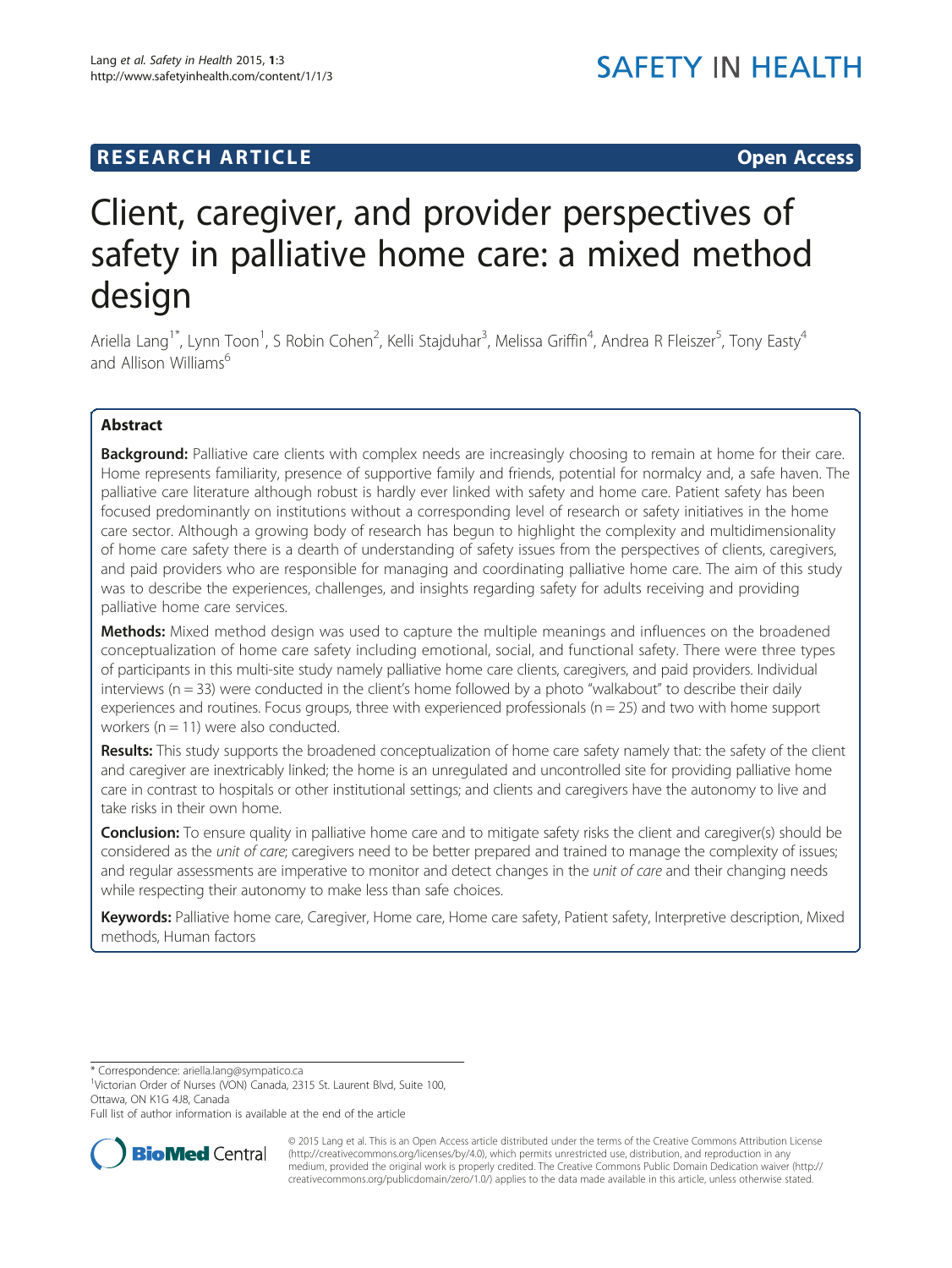## Background

Palliative care clients with complex needs are increasingly choosing to remain at home for their care [[1,2](#page-12-0)]. Home represents familiarity, presence of supportive family and friends, potential for normalcy and, a safe haven [[3-5\]](#page-12-0). Home care includes a wide range of services to individuals who need medical or nursing treatments such as wound care and medication management. It also includes assistance with activities of daily living like bathing, dressing, and eating, and/or help with instrumental activities like housework and meal preparation [\[6](#page-12-0)].

As is the case throughout Canada, most countries focus on patient safety in the institutionalized care sector. There has not been a corresponding level of research or patient safety initiatives in the home care sector [[7](#page-12-0)]. Moreover, although the literature on palliative care is quite robust, it is hardly ever linked with safety and home care. In 2006, following the first U.S. National Summit on Medical Errors and Patient Safety, the Research Quality Interagency Coordination Task Force produced the first document to link safety and palliative home care [[8\]](#page-12-0). Extending knowledge about safety in palliative home care is important because clients<sup>a</sup> receiving end-of-life care, as well as their family and caregivers<sup>a</sup>, are particularly vulnerable to medical errors and safety lapses for a number of reasons. Palliative clients have increased exposure to medications, treatments and the healthcare system; these clients have more serious effects from errors because they have less reserve with which to overcome the effects and lastly; their disease may have caused cognitive impairments. Palliative clients are often exposed to pervasive patterns of care that run counter to well-substantiated, evidence-based practices – including insufficient or inappropriate treatment of pain, depression, dyspnea, and other symptoms that are common with this population, in this context [[8\]](#page-12-0). Family and other caregivers that provide the majority of the care at home are often elderly and contending with their own health problems [[6](#page-12-0),[9](#page-12-0)]. Caregivers often experience sleep deprivation because they provide around-the-clock care such as administering and managing medications, moving the client, managing medical equipment, and providing intimate personal care such as bathing, toileting, and skin care [\[10](#page-13-0)]. This is in stark contrast to how clients are cared for in institutions where there are two or three shifts of paid professionals prepared to provide this kind of care.

Caregivers are often ill-prepared and overwhelmed by the many demands they face, placing them at risk for injury and other negative consequences such as adverse physical, psychological, social, and financial challenges [[11,12\]](#page-13-0). Coordinated care, optimal medication regimens, advanced care planning, and bereavement care can all make substantial differences in comfort, rate of exacerbations,

and even lifespan [[13](#page-13-0)]. Yet, palliative care clients and their family/caregiver(s) often face a piecemeal array of uncoordinated care elements, making the receipt and provision of home care challenging and fraught with risks [\[14\]](#page-13-0). Providing palliative care in the home requires that home be recognized as "a distinct place of care" [[15](#page-13-0)] and not just an extension of an institution. Moreover, the care and safety of palliative clients at home cannot be attended to without including the family and caregiver(s) in the equation [[7](#page-12-0)[,16](#page-13-0)-[21\]](#page-13-0).

In Canada, the Victorian Order of Nurses (VON Canada), a national not-for-profit charitable home and community care organization, recognized the gap in knowledge around safety in home care and in collaboration with the Canadian Patient Safety Institute launched several initiatives to begin filling the evidence gap around home care safety. The first initiative was a national roundtable with researchers as well as decision- and policymakers during which consensus was reached around the following: 1) home care safety presents unique challenges requiring a fundamental rethink of the underlying assumptions and guiding frameworks used to examine patient safety in institutional settings [[7,](#page-12-0)[22](#page-13-0)]; 2) the need to "broaden the conceptualization of patient safety" to one that "expands the definition of home care safety beyond the physical safety to include emotional, social, and functional safety (Table [1\)](#page-2-0); and 3) that safety for the client is inextricably linked to the safety of family members, caregivers and providers<sup>a</sup> [\[7](#page-12-0)]. They recommended that the safety implications for home care be addressed in relation to: service provision for vulnerable clients (e.g. elderly, chronically, and/or terminally ill); ethical considerations for the myriad of daily decisions in home care and the critical role of clients, family, and caregivers as integral members of the healthcare delivery team; and human factors principles for technology within the home care environment [[7](#page-12-0)[,21](#page-13-0)].

Although a growing body of research [[7,9,](#page-12-0)[19-21,23](#page-13-0)-[27](#page-13-0)] has begun to highlight the complexity and multidimensionality of home care safety there is a dearth of understanding of safety issues from the perspectives of clients and caregivers themselves, as well as from the providers who are responsible for managing and coordinating palliative care at home. As such, the research question guiding this study was: What are the experiences, challenges, and insights of adult clients, their unpaid family/caregivers, and their paid providers, regarding safety in palliative home care?

#### Methods

Interpretive description methodology [[28](#page-13-0)], which acknowledges the constructed and contextual nature of the health-illness experience, was used to design this study. This grounded approach to articulating patterns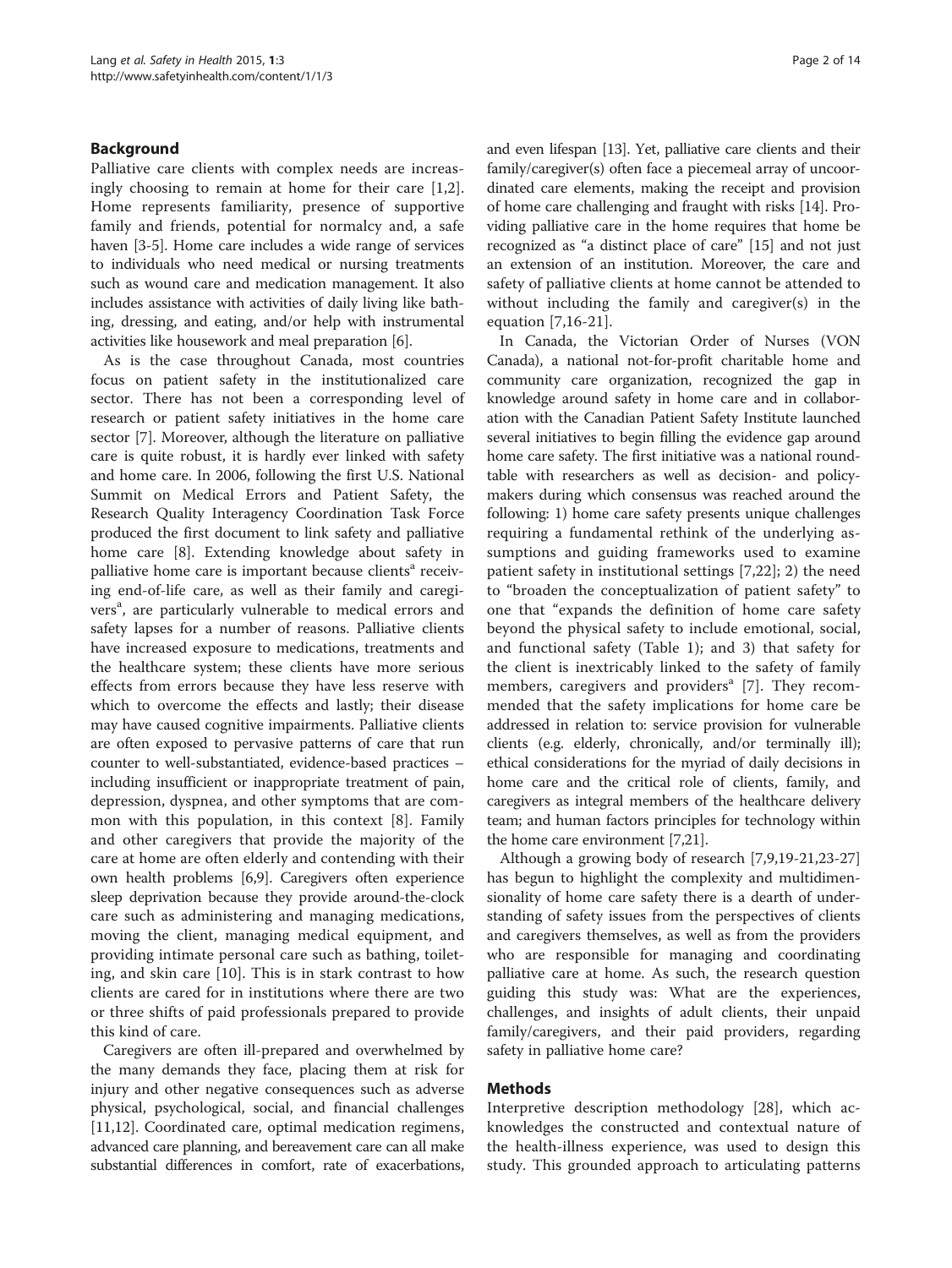<span id="page-2-0"></span>

| Table 1 Dimensions of home care safety risks [7] |  |  |  |  |
|--------------------------------------------------|--|--|--|--|
|--------------------------------------------------|--|--|--|--|

|                   | Dimensions of home care safety risks                                                                                                                                                                                                                                                                                                                                                          |  |  |
|-------------------|-----------------------------------------------------------------------------------------------------------------------------------------------------------------------------------------------------------------------------------------------------------------------------------------------------------------------------------------------------------------------------------------------|--|--|
| Physical          | Encompasses the physical environment including technology (i.e., oxygen tanks, dialysis, IV's etc.), supplies (i.e. medications, stoma<br>maintenance, solutions etc.) the diversity of people involved to manage and administer, and relationships with/between them.                                                                                                                        |  |  |
| <b>Emotional</b>  | Refers to the psychological impact of receiving and providing care at home. It is often distressing or anxiety-provoking for clients<br>and caregivers to cope with a myriad of issues (i.e. managing medications, changes in client health status, treatments, and technology).<br>Fatique, exhaustion, depression are prevalent and can have tremendous impact on everyone involved.        |  |  |
| Social            | Addresses the idea of where the client lives in the community, who lives with the client, who visits the home, and the nature of<br>the client's social support network. Potential for decrease in social interactions, loneliness, and isolation from friends and family.<br>Potential for various forms of abuse is an important consideration for those providing and receiving home care. |  |  |
| <b>Functional</b> | Encompasses how health conditions or provisions of care affect activities of daily living, employment, leisure activities.<br>Potential for diminished capacity to function in your home and community doing what you would normally be able<br>to or want to do (i.e., shopping, banking, gardening, working etc.)                                                                           |  |  |

and themes emerging in relation to various clinical phenomena, was used to capture the multiple meanings and influences on the social, emotional, functional, and physical safety that play out within the palliative home care experience. This non-categorical qualitative research methodology was useful in contributing to our understanding of how people experience health and illness and focused on what healthcare providers can do to make a difference [[28](#page-13-0)].

The broadened conceptualization of safety in home care that includes physical, emotional, social, and functional safety [\[7](#page-12-0)[,21](#page-13-0)] was the framework used to guide this study. Socio-ecological perspectives [[29-31](#page-13-0)] provided an analytic lens to help us understand the increasing complexity and interrelatedness of the concepts of safety, palliative home care, and clinical practice, with the diverse personal and environmental factors and the interrelationships among these factors that influence a given health situation. Aligned with these perspectives is the contribution of human factors principles which considers "human capabilities and limitations in the context of interactive systems of people, tools, technology, and work environments to ensure their safety, effectiveness, and ease of use" [[32\]](#page-13-0). In the case of home care, human factors engineers understand the need to examine the complex issues at play and the potential threats to quality and safety through an analysis of the sensory, physical, and cognitive abilities of providers/ caregivers/clients, required care processes and tools, medical devices and other equipment, and the physical environment in which care takes place. Instead of requiring people to change their behaviour to interact with complex systems, human factors focuses on changing the systems that people interact with to account for known human strengths and limitations so safety may be improved [\[32\]](#page-13-0).

## Setting

This study took place in two Canadian cities, Montreal and Québec City, from 2009–2012. While Montreal has a large multi-ethnic and multi-cultural population,

Québec City is more reflective of the demographics of the rest of the province of Québec, which is predominantly Caucasian, Catholic, and French-speaking [\[33](#page-13-0)]. Study participants reflected this portrait. Although both cities fell under the same provincial jurisdiction for healthcare, the reality was such that the criteria used to designate an individual to receive palliative home care and the services offered, varied across Centres locaux de services communautaires (CLSC), which are community services centres providing health and social services in peoples' homes.

#### Data collection

Based on the broadened conceptualization of home care safety [[7,](#page-12-0)[21\]](#page-13-0) data were collected using semi-structured interviews, photo "walkabouts", and focus groups all of which were digitally recorded. Following ethics approval, the research team relied on nurses and case managers from participating CLSCs to recruit participants. Eligible clients receiving palliative home care services were identified and contacted in order to determine their interest in learning about this study. Clients, caregivers, and providers who were interested and who agreed to release their names were contacted by the researcher to explain the study, answer questions, and arrange to meet with those still willing to participate.

There were three types of participants in this study namely palliative care clients, caregivers, and paid providers. Five households in each city participated resulting in a total of 33 interviews (note: in two households an additional provider was interviewed and in one household an additional caregiver). Client and caregiver interviews were conducted in the client's home in either English or French depending on their preference. In order to allow for more freedom in speaking about their respective concerns and insights, the interviews with clients and caregivers were conducted separately when possible. Following the interviews a photo "walkabout" was conducted, during which the client, caregiver, or both parties guided the interviewer through the home while describing their daily experiences and routines.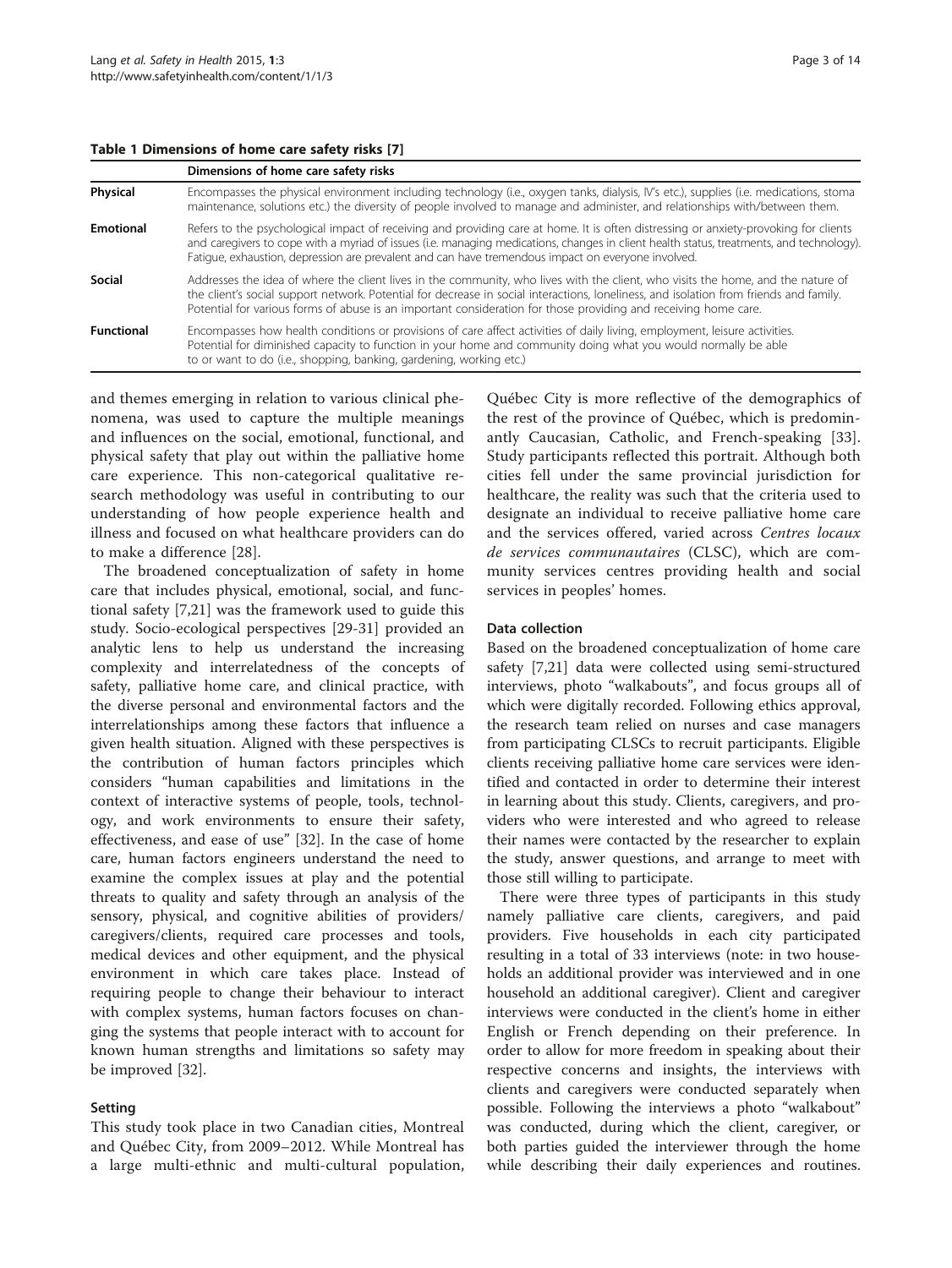Visual methods, such as photo narration are increasingly being used in social science and qualitative research as a way to encourage participant collaboration while accessing the experiences and voices of research participants [[34,35\]](#page-13-0). Features such as stairs, areas or rooms in the home, devices, medications, and supplies that were linked to daily routines and any possible safety concerns were pointed out by the participant and were captured on digital camera by the researchers for later human factors analysis.

#### Participants

Clients and caregivers self-identified as Quebecois or Canadian from a variety of cultural groups (e.g., Belgian, Haitian, East Indian, Bosnian, and Jewish). There was an equal distribution of female and male clients whose mean age was 78 years (range  $= 66-89$  yrs.). All of the palliative designations were based on the client's cancer diagnosis (i.e., lung, prostate, colorectal, nasopharyngeal, and pancreatic cancer). In addition to cancer, some of the clients were also living with various chronic illnesses including congestive heart failure, chronic obstructive pulmonary disease, diabetes, renal failure, and rheumatoid arthritis. Nearly half the caregivers were women with a mean age of 70 years (range = 52–87 yrs.), and all but one caregiver, who was the daughter of the client, were the spouses of the client. Clients and caregivers reported that their highest level of education achieved ranged from Grade 9 to a university degree.

Individual interviews with nurses  $(n = 5)$ , social workers  $(n = 4)$ , physiotherapist  $(n = 1)$ , and occupational therapist  $(n = 1)$ , who were most familiar with the participating clients and caregivers, were conducted at a time and place agreeable to the particular provider. To further enrich the data, focus groups [[36](#page-13-0)] with paid providers were also conducted in each city. Three of the focus groups consisted of experienced professionals  $(n = 25)$  including physical and occupational therapists, nutritionists, spiritual leaders, physicians, while two were comprised of *infirmière auxiliaire* ( $n = 11$ ) who are generally referred to outside of Québec as home support workers and paid to provide home care services such as house cleaning, cooking etc. Providers were predominantly women (98%) with a mean age of 53 years (range 26–59 yrs.) who had been working in home care on average 11 years and 6 years specifically in palliative home care.

#### Data analysis

Digital recordings of the interviews and "photo walkabouts" were transcribed verbatim and uploaded into NVivo 8, a qualitative software program. With the broadened conceptualization of home care safety as the guiding framework, two researchers independently coded each transcript identifying patterns and the relationships

among the patterns. Two members of the team, including a human factors engineer, similarly coded the photographic data independently. We compared each interview with subsequent interviews. A pattern was identified either by its frequency in the data and/or by the importance of the issue that emerged.

The analysis team convened regularly to identify recurring, converging, and diverging patterns in the data. Any discordance was discussed until consensus was reached. In this paper, the findings that directly link to the experiences, challenges, and insights from clients, their caregivers, and providers around palliative home care safety are presented.

## **Results**

The four dimensions of safety namely physical, emotional, social, and functional safety [\[7](#page-12-0)[,22](#page-13-0)], described in Table [1,](#page-2-0) were used to frame the findings in this study. While the patterns have been listed separately, it is important to recognize there is some overlap, but not to the extent that patterns could be collapsed any further.

## Pattern 1: Safety risk due to the mismatch of physical space, equipment and supplies

Safety risks were created for clients and caregivers when equipment and supplies designed for larger institutional spaces were used. This contributed to clutter, which created slipping and tripping hazards such as insufficient space to maneuver wheelchairs; hospital beds crowding bedrooms and living rooms; walkers that didn't work well on carpeting; and oxygen tanks and their tubing snaking in communal living areas. Storage of healthcare related supplies such as oxygen tanks, numerous medications, spare catheter bags and tubing or boxes of wound care dressings took up space and made it more difficult and potentially risky to navigate in bedrooms, living rooms, or wherever the equipment and supplies were stored in the home. Safety risks were also created by fluctuations and inconsistencies in the availability of proper equipment and supplies for home care. In some instances, not only did this increase the risk of falls or injuries to clients and caregivers, but added frustration during an already demanding time in their lives. The human factors analysis illustrated mismatches between equipment and living environments in the photographic data (Figure [1](#page-4-0) and Figure [2](#page-5-0)).

## Pattern 2: Lack of preparation, training, and support for caregivers

Safety risks existed because caregivers were generally untrained, felt ill-prepared, and received limited to no supervision or support to provide around-the-clock complex care to their loved one who was dying. This often resulted in unintentionally risky practices and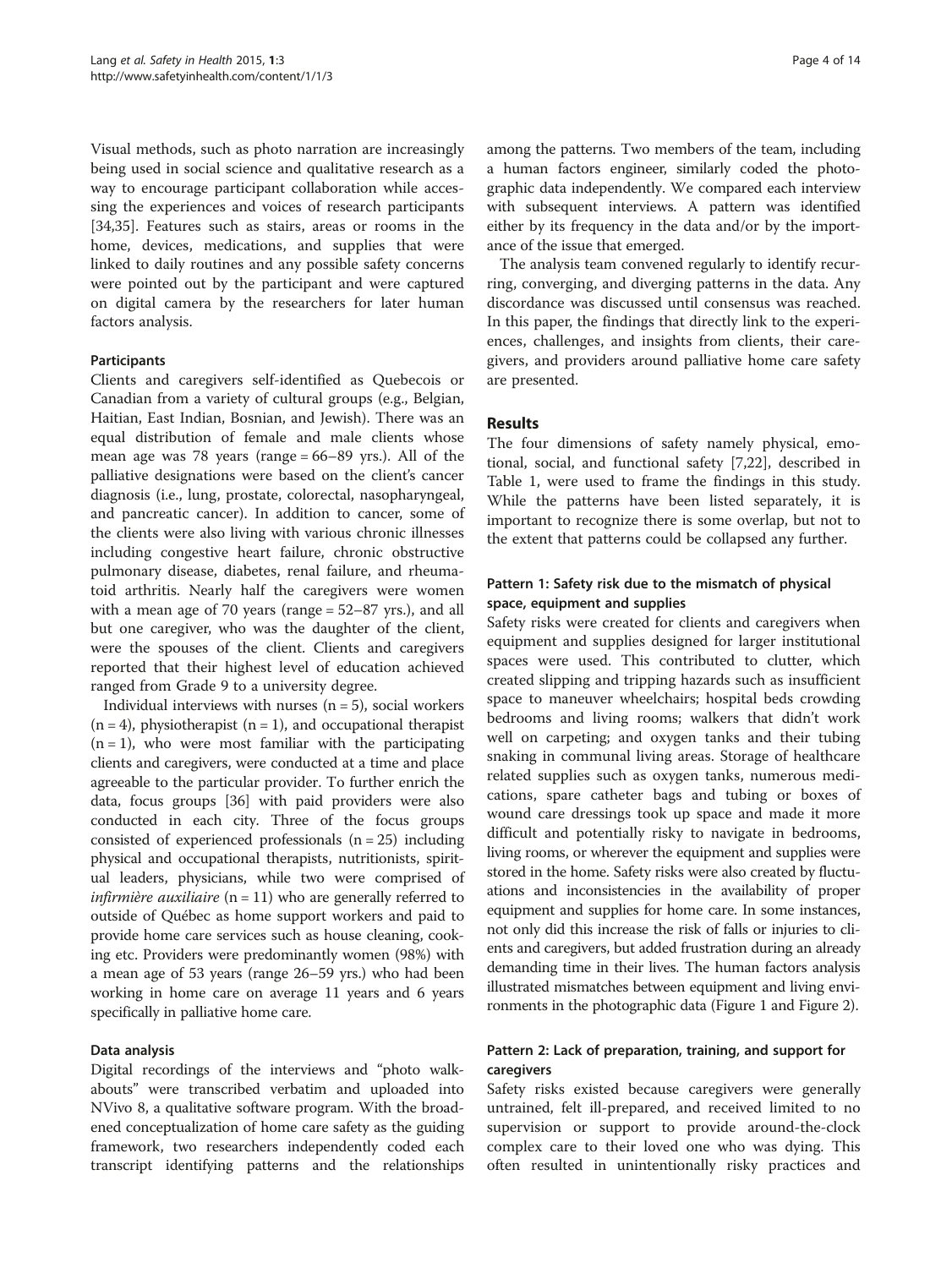situations that at times impacted the health and wellbeing of both the client and the caregiver.

I know they couldn't tell me exactly what is going to happen, but they didn't give me a clue. I had to guess at when to take her in to the hospital… that was to me the scariest, it's the not knowing what was going to happen, what was coming, what were the first things I had to do, stuff like that… Everything was learn as you go but that was very difficult to me… [CG]

…When my husband was dying, I took him home but I was terrified, what did I know about caring for someone who was dying? I phoned my doctor, very intuitive, very bright man, so long as he could do something for you…When he couldn't do something for you he checked out so I was really alone… [CG]

Providers shared their awareness of the degree of responsibility being imposed on caregivers stating that caregivers had limited knowledge or training and often had to very quickly learn how to manage care for their loved ones due to the very nature of the palliative home care scenario.

…we will teach them in the space of an hour how to give injections of morphine, but I remember the gentleman who told me: "You've had three years of training and then you ask us to do it in an hour…" [PRO]

Caregivers, often conscripted into their role, were in many cases unaware of the risks of injury and adverse events to themselves or their loved one. There were situations identified by providers where the caregiver and client did not recognize that some of their actions, often those normally performed by trained personnel in institutional settings, were placing the client and/or themselves at risk. For example one provider noted,

…I found out recently that her husband had given her suppository and he dis-impacted her when she was impacted [constipated] and I'm thinking: '… does he have the training for that?' [PRO]

<span id="page-4-0"></span>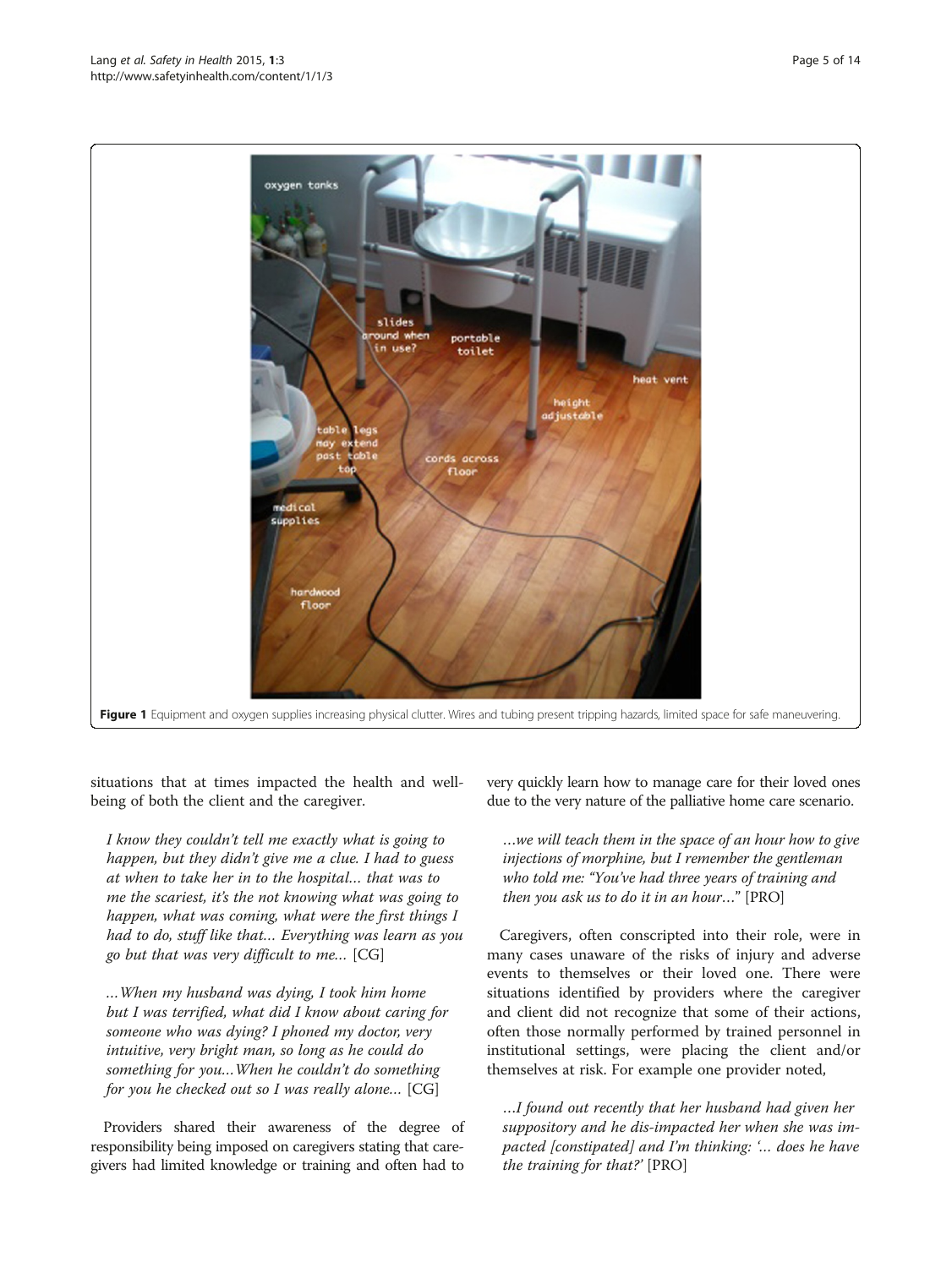Helping individuals who were weakened by their disease and in pain to bathe, transfer from the bed to a chair, to the toilet, or between rooms, often caused additional pain and discomfort, albeit unintentional. Indeed, as the client's health deteriorated, typically requiring exponentially more complex and time consuming care, these risks increased as the caregiver became increasingly fatigued and exhausted over the prolonged weeks and months. Furthermore, some of these caring activities placed both clients and caregivers at risk for slips, trips, and injuries.

If I have to always wash him by hand, it is not easy. I have already hurt my shoulder, I fell and all that, I do not know how long I will be able to wash him by hand? [CG]

Caregivers also had to manage unexpected and urgent situations that heightened the emotional, social, and functional distress for both clients and caregivers.

…there was one time when we went out together for some errands. He [CLI] suddenly says "I am going to have diarrhea now!" He couldn't help himself… poor guy was full of it all over his pants… I had to tie my sweater around his waist and we asked the girl working in the clothing store if we could use her washroom. I made him sit and told him not to worry… I cleaned him up as best I could … [CG]

Caregivers were frequently responsible for managing and administering multiple medications (including narcotics),

<span id="page-5-0"></span>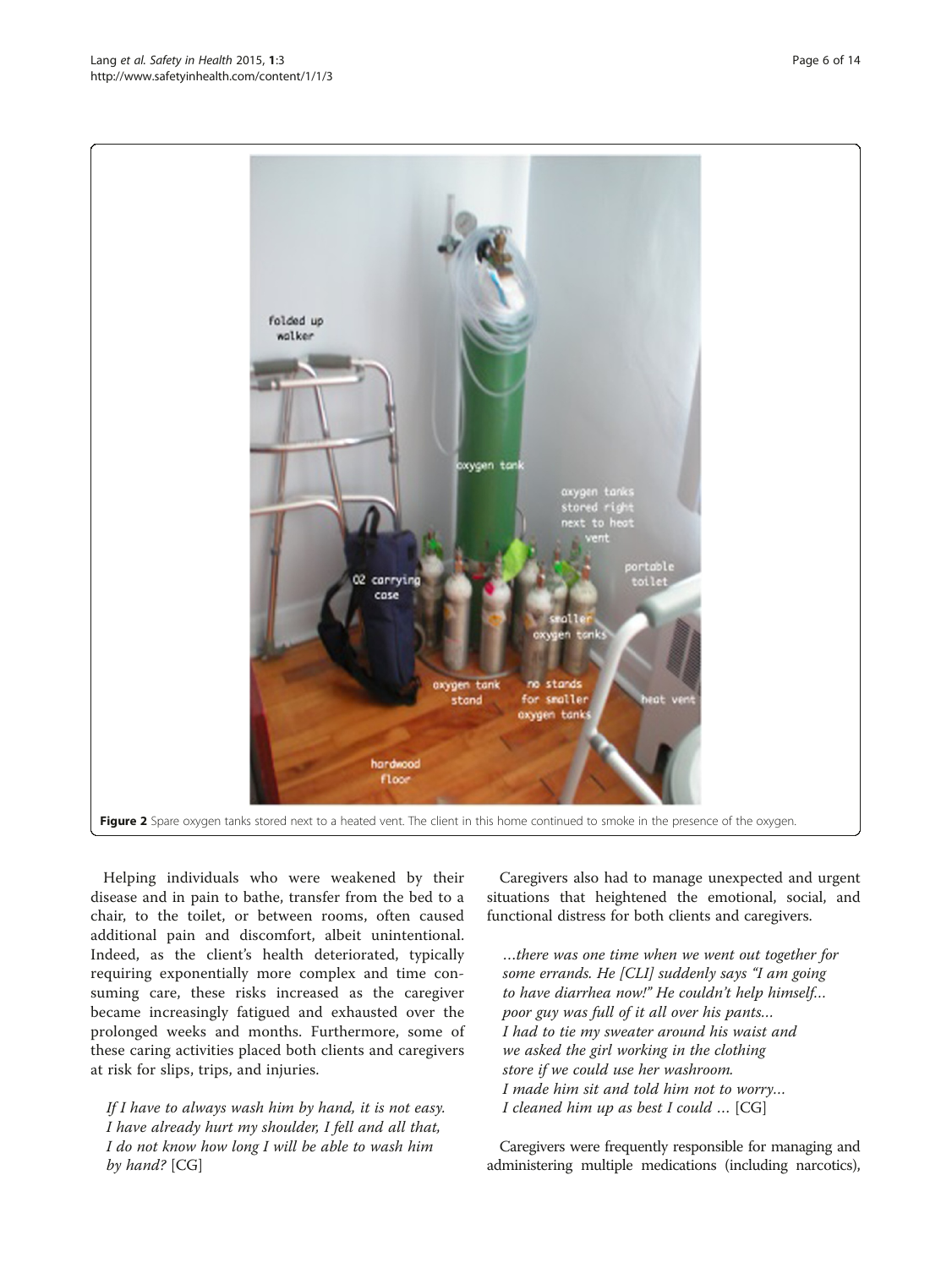often without any training. In contrast to hospitals, where professionals follow extensive and explicit policies and procedures about how to store, administer, and monitor medications, at home medications were managed irregularly. The human factors analysis of photographic data illustrated medications stored among non-medication related items, in cluttered locations, with other people's medications, and among expired medications, creating safety risks for all involved (Figure 3).

Knowledge of the types of medications caregivers administered or clients self-administered was at times vague, limited in terms of what a medication was prescribed for, and possible effects or contraindications. Clients and caregivers were not always aware that failure to execute one step or adding an additional step in a medication regime could cause an overdose, considerably diminish a medication's efficacy, worsen symptoms, increase the frequency of exacerbations, or cause other medication-related adverse events. Caregivers described the apprehension experienced pertaining to potentially forgetting to give medications and to giving too much of a narcotic such as morphine to manage pain.

## Pattern 3: Caregivers' health and wellbeing neglected by self and others

Focusing on the client often led to neglect of the health and wellbeing of the caregiver, not only by the paid providers, but also by the caregivers themselves. Elderly

caregivers gradually took on increased responsibilities while trying to balance pre-existing commitments, as well as their own physical and mental health challenges. In addition to being on call 24 hours a day caregivers' responsibilities often extended for weeks and even months without breaks or respite. Increased reliance on caregivers to assist with medications, transportation, client ambulation, communication and coordination with the care team, managing household tasks, and personal care, increased, as the client's capacity to manage once easily completed tasks diminished. Caregivers commonly neglected their own health issues and suffered extra stress caused by a feeling of heavy responsibility, the need to advocate for the client, and feelings of isolation — all on top of the emotional toll of knowing their loved one was going to die.

…I have an arrhythmia, I have high blood pressure… she won't let me out. I have appointments, I have prostate cancer, and I can't even go to my appointments since September because she says: You have to stay with me… [CG]

In addition to caregivers' various pre-existing conditions and chronic illnesses, caregivers also reported persistent fatigue from interrupted sleep patterns due to being constantly vigilant of the client's needs as they were confused, needed pain relief, help repositioning, or assistance with toileting during the night.

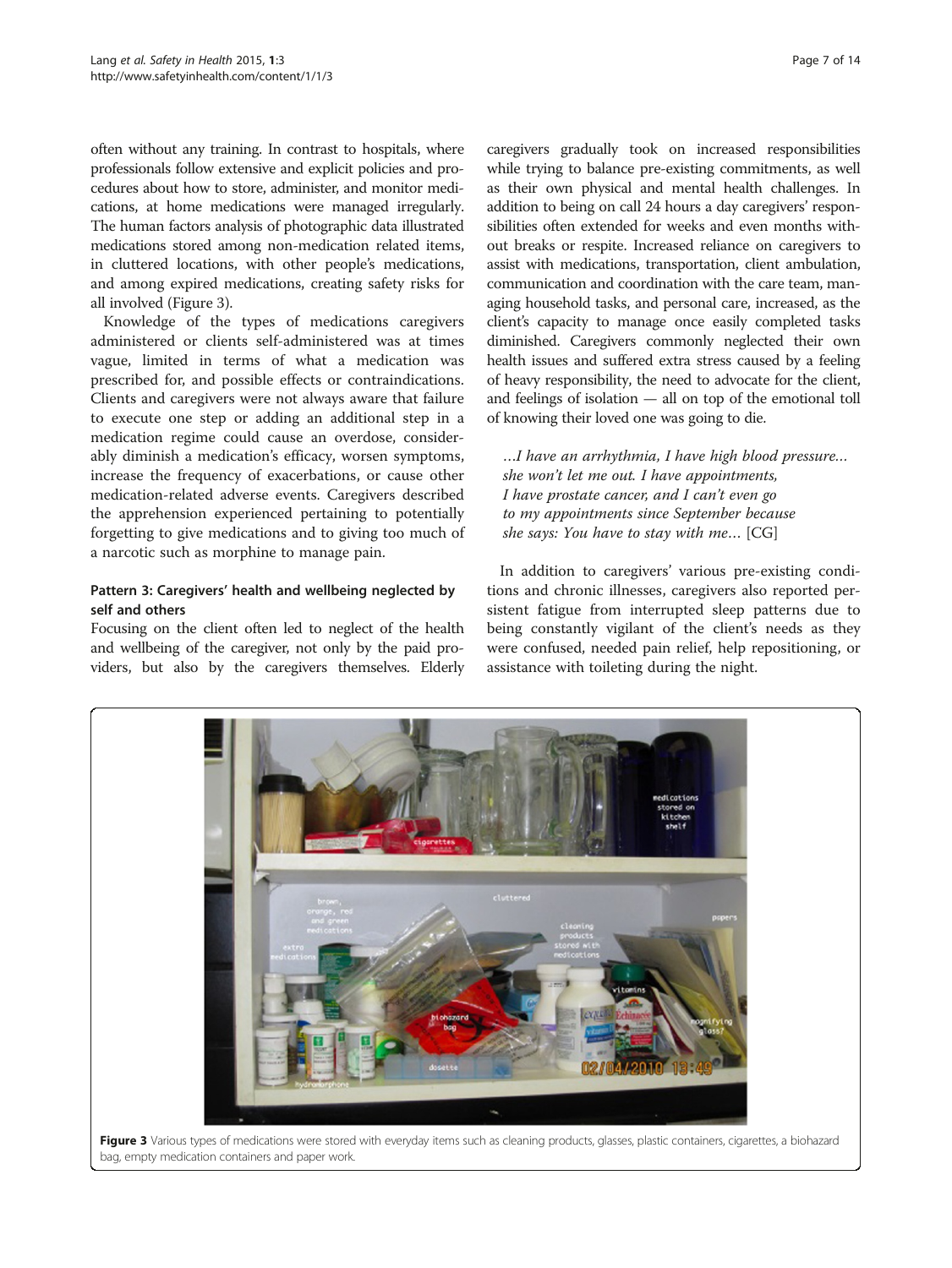…I found it terribly difficult…he got up at night and did things…weird things but he couldn't remember the following morning. It exhausted me terribly when I was not sleeping… he can do anything at night! I desperately need to sleep at night or I'm screwed because I have no reserves and I worry that if there was something I may be sleepy or not fully present... [CG]

she's just so dedicated to her husband but she put her health way after his. She needed knee surgery, she needed to go to the doctor… it was to the point where one day she just fell… [PRO]

Caregivers reported feelings of a diminished sense of control, powerlessness and helplessness. Caregivers said they often felt unappreciated and excluded from discussions among healthcare professionals about the client's care and this was in spite of the system relying on them to take on the responsibility of providing the majority of care in the home.

The social worker doesn't even want to talk to me. As a matter of fact, she won't even let me in the room when she speaks to [CLI]. It's sick. That's the other part, but I don't care! I'm doing the best I can. Under very trying and very demanding circumstances at times… I don't know what else to do… [CG]

In some instances already strained relationships between clients and caregivers were exacerbated within this palliative home care context. Providers acknowledged that caregivers often received little attention from them because they (providers) were not mandated nor did they have time to address caregiver stress and illness. Indeed, providers shared they often lacked the necessary expertise to attend to some of the complex situations they were confronted when delivering palliative home care.

[Referencing abusive relationship] You know we can't fix problems that have been there for many years. It only escalates when there's an illness, a life threatening illness. And you can't fix it; you only can start from where you're at. You can't go back… if you gotta go back then that's more therapy than I have the expertise for… [PRO]

## Pattern 4: changing roles lead to tensions

As the needs and responsibilities of clients and caregivers increased exponentially, they were often compelled to renegotiate their existing roles and relationships with each other, family members, friends, and the healthcare system. Previous and existing family tensions, concerns about finances, exhaustion, frustration and apprehension regarding the inevitability of the client's death, in combination with not knowing when the end would come led to disagreements, extreme anger or resentment between some clients and caregivers. This inadvertently created safety risks for all involved:

a lot of times they [CG] accept to take them home because they know they're only going to have them [CL] for a short period of time and they have accepted it mentally but sometimes they [CL] live longer and what happens is the caregiver gets burnt out …what happens is they'll become more rough with the client, not intentionally but because of the frustration, they can grab them unsafely sometimes, or yell … [PRO]

her children got her to change her will so they are the beneficiaries, the executors. I wasn't going to sit and fight with them, I'm gonna let them do what they gotta do, that's basically what it is and they want to control her, the kids want to control her …[CG]

Caregivers felt obligated to provide incrementally demanding care because there was often no one else available to do it. In one household an ex- girlfriend who lived in the apartment above the client partnered with the client's current girlfriend to cover his care needs around the clock. In another household where the couple had been separated for years, the wife who had been living apart from her husband became his caregiver now that he was dying. Despite their marital rift, this couple renegotiated their relationship resulting in the client moving back into her house and into her bedroom so that she could help him with his activities of daily living, pain control etc. She explained her acceptance of the situation.

I became his mother, him my child in a certain sense. Well he is sick, there are things that I have to forget, but you know we are compassionate to his plight it would not change anything anyway. We both had a good cry, it would not change anything? No point to be in sorrow all the time… [CG]

In some cases, caregivers fell ill themselves, and in these situations roles were reversed. Some clients described how they took on the role of caregiver, despite being terminally ill themselves. The definition of roles was determined simply by who was the sickest at the time, and roles were reciprocated frequently. As illustrated by a caregiver who was diabetic and caring for her bedridden husband,

I had a reaction, and my blood sugar dumped very suddenly. I was like shaking and just almost passedout. That was scary. That was scary for him [CLI] … He was very afraid. But luckily he had some dried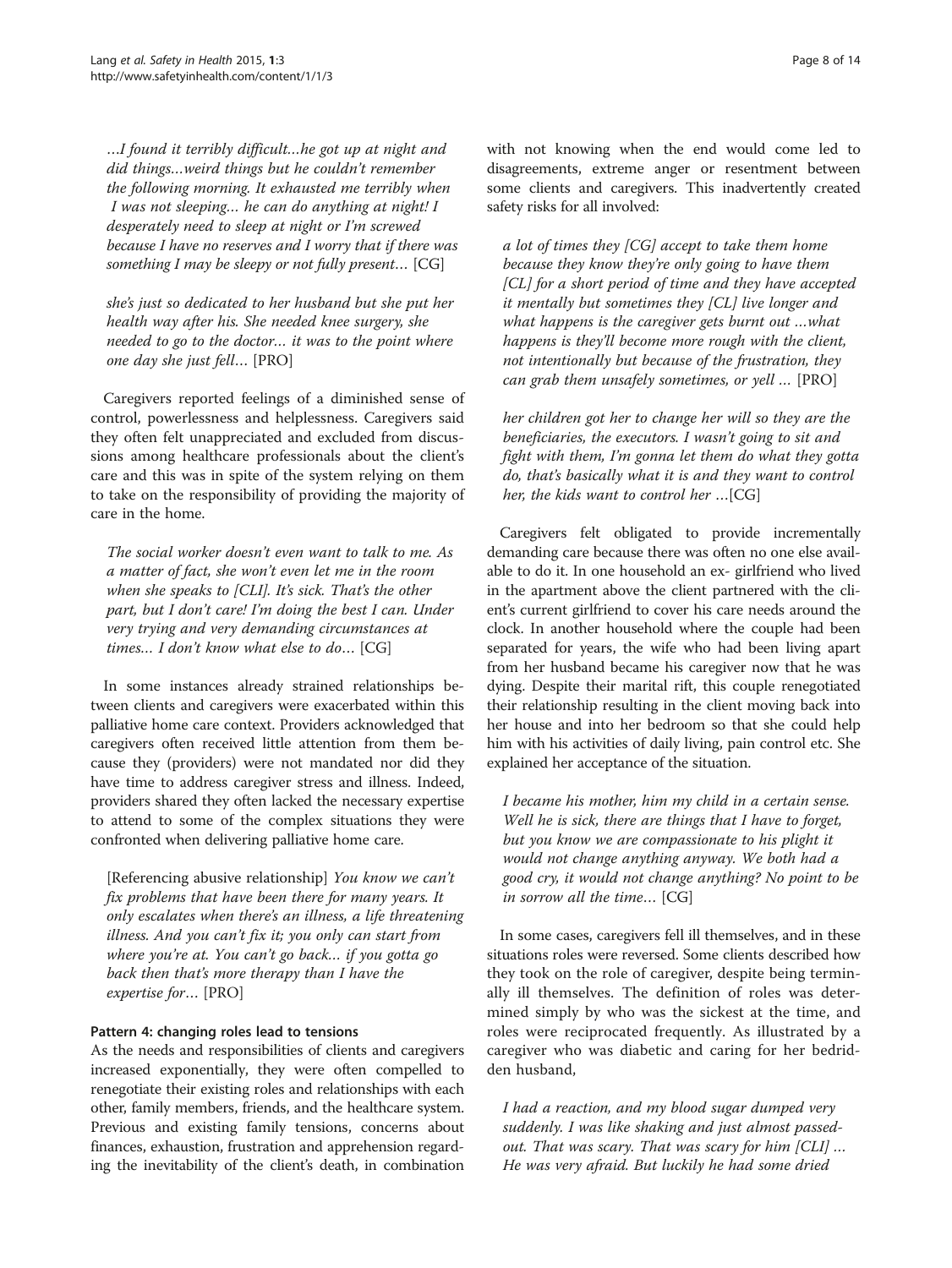fruits in his drawer… I was still conscious. I was still aware what was happening and all that…I was like I've got to have something sweet. If I had actually passed out he could still get the phone of course, and call 911… [CG]

I must say again, my wife is looking after me despite the fact that she has a severe illness herself… [CLI] It's only in the last year, you see, because he  $|CLI|$ was the caregiver before. Yes, because she [CG]... physically, in many ways, she was the one who had more sickness. [PRO]

These renegotiated roles and responsibilities frequently added a palpable layer of stress to existing strained relationships among the caregiver and other family members, leading to misunderstandings, arguments, and increased tensions.

#### Pattern 5: autonomy to make less than safe choices

Living at home as independently as possible with some sense of personal control and normalcy was central for clients. Indeed, the emotional security rooted in the thought of dying at home was paramount to their perception for safety and the safety of those around them.

I could probably walk without the walker, but I am a little wobbly, and I know the therapist would like me to remove all my scatter rugs and I don't want to do that, it would break my heart to have the house empty out like that, so I'm just aware of it and I try to be very careful not to hook into it and I want to leave the rugs… [CLI]

sometimes I see him go up or down this small staircase. But I learned not to bug him about it anymore. Even if it's risky, even if it were better if he didn't do it [climb steep staircase], it's his choice… [CG]

Providers offered health education and suggested strategies for care, but ultimately the clients and caregivers decided what they would and would not do.

We will propose solutions but it is up to them to decide what to do with the suggestions that we make, it is for them to make the choice. And that is what the people love to hear. They think "it is my home...." So even if they are not safe, we cannot demand anything… [PRO]

One example was an oxygen-dependent client who had a large sign on her front door warning visitors that oxygen was in use. However, anyone stepping into the apartment was immediately hit with a wall of cigarette smoke. When discussing the sign, the client explained that she made sure never to smoke in the room where the oxygen tank was located because she knew "how dangerous it can be" [CLI].

In some cases, such as during moving and lifting transfers, safety risks were created when clients and/or caregivers were reluctant to use equipment provided to them in order to mitigate safety risks and to improve client comfort.

If we do not have a hoist and we know that with a hoist it would be more comfortable and safer to install the client in his bed, or in a chair that is there in the living room or in his room but she or he [CG] says … No, no I will take him, I will slide him… if spouses or caregivers are reluctant to use any kind of new devices and other things, it can be dangerous. [PRO]

Acknowledging that home was not always the safest place for terminally ill clients as their illness progressed was a sensitive topic. Observing various physical, emotional, social, and functional safety risks, often on a daily basis, created emotional dilemmas for healthcare providers and caregivers requiring them to regularly reevaluate the home care situation.

sometimes I feel that if they don't follow our recommendations or our ways of setting our safety limits, we step back. Of course, we have our own workers' safety to protect, but how about the client's safety? How about the neighborhood's safety? The building's safety? …. We can say, "Either it's our way, or the highway." Because we have rules and standards to abide by… it's putting other people at risk… [PRO]

The personal and professional thresholds of safety risks for healthcare providers needed to be offset with the client's and caregiver's choice to live with certain risks. Although they strived to respect the wishes of terminally ill clients receiving home care, in some cases this created dilemmas for providers in terms of the safety risks posed. This perpetual balancing act is a key element of safety in the palliative home care scenario.

## Pattern 6: revolving door of providers compromises trust and confidence

Similar to other Canadian provinces, the way in which home care services are organized in Québec often created a revolving door of paid providers which compromised trust, confidence, and emotional safety. Providers who were unfamiliar with a particular household posed a risk to attaining and maintaining trust as well as continuity of care. The *revolving door* also hindered at times the accurate assessment and appropriate response to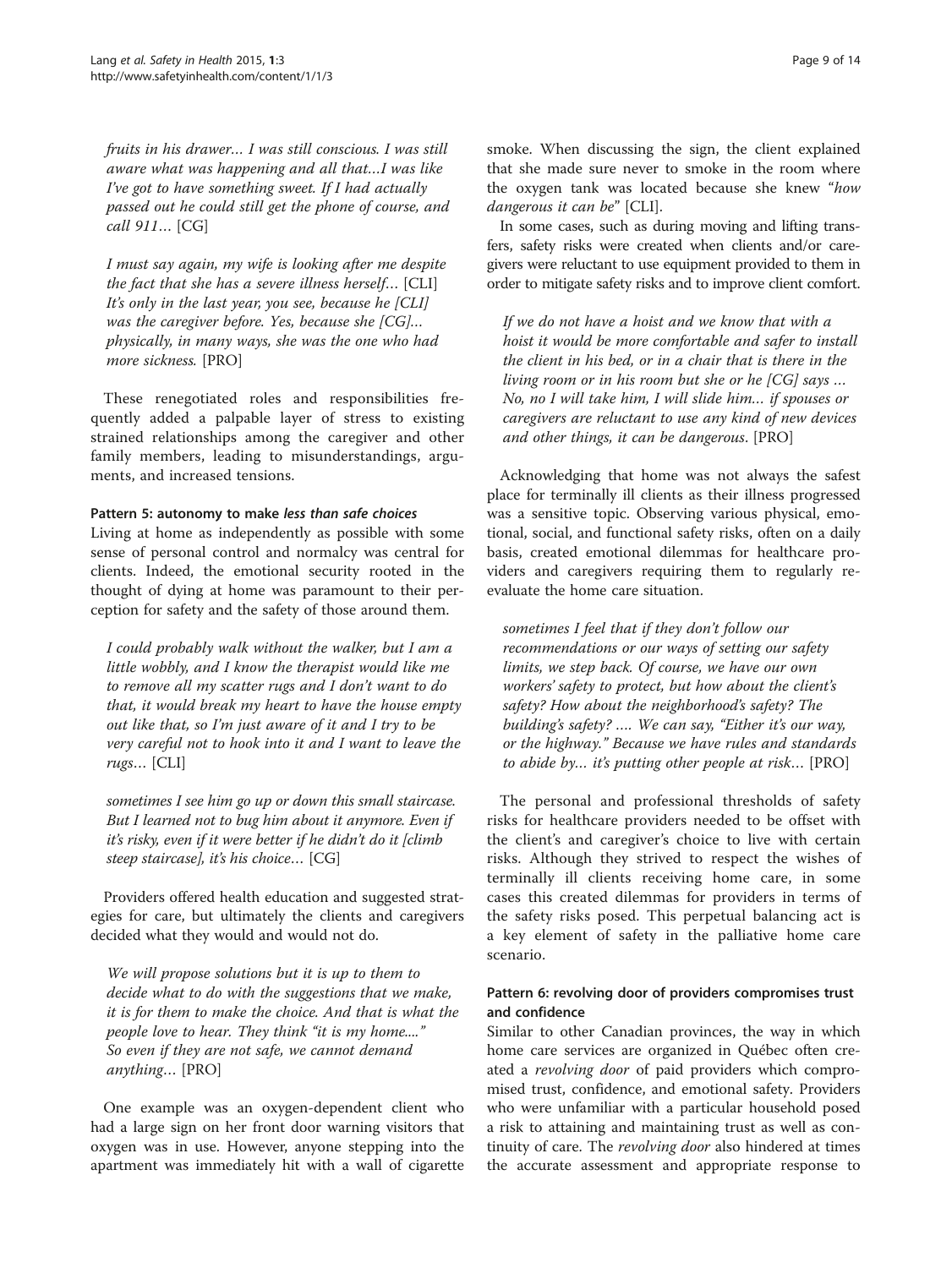changes in a client's situation, which although subtle at times, could be critical and shift quickly.

If it's different nurses all the time, even if they are giving care, in my head, it's not as safe as having the same nurses who are familiar with the situation… [CLI]

Clients described their concern, sense of vulnerability, and even fear related to having a multitude of people with different abilities and ways of being, attending to their most personal and most intimate needs.

Last week another nurse came …and I was a mess because I don't think she had ever put a Foley [catheter] into a woman before and she would say things like "does it go in the vagina, is the vagina open", I said 'what?' I said 'No! It goes into the urethra!' Till she got it in, you imagine how stressed I was?

Fragmentation of services, high rates of care provider turnover, and communication difficulties between the home and home care services led clients and caregivers to share that they felt unsafe and sensed a lack of control over who entered their home at different times of the day or night.

I was getting the lady for the respite… We're also getting a cleaning person coming in from the CLSC… the first one was an excellent cleaner, but boy did she talk a lot. She would know all our business. And then I had another one who smoked like crazy, she can't smoke in here because of the oxygen, but on her clothes you smelt nothing but cigarettes… [CLI]

In response to feeling stressed, frustrated, and less safe due to the number of different providers, some clients and caregivers re-negotiated the terms of the home care service relationship or the terms of the client's care, (e.g., they requested specific services, insisted on consistency of providers, and identified unmet needs of the client that had been missed because of inadequate assessment). However this was *after* the acceptance of the services in the first place and not before, or as the home care contract was being planned. Clients and caregivers had to experience and recognize the disruption and perceive a threat to their safety and sense a loss of control in their home in order to try and regain some sense of control over the situation. In some cases this made clients and caregivers so uncomfortable they turned down some or all of the services they could have received.

A lack of continuity of staff resulted in providers feeling they lacked the time required to communicate

properly with clients and caregivers. Providers were cognizant of and frustrated with system and work design challenges such as: staff shortages; rationing of time allocated to individual visits; clients being discharged from hospital to home with little or no notification to home care services, and large caseloads all of which placed clients and caregivers at risk.

passing in the same week, there can be seven different people even from agencies who don't really know the client. I think our clients need stability and people they know… [PRO]

"…I hope they didn't send him home on the weekend and he's dead. You know, that was my biggest, worst fear; he had no family …It just happens sometimes. They don't inform us, they just send them home… [PRO]

#### Discussion

Although much has been written about the experiences and challenges of palliative care including palliative care at home, this study contributes new knowledge by using a safety lens to describe and explain the experiences of clients receiving palliative home care services as well as their caregivers and paid providers. Our findings support the broadened conceptualization of home care safety namely: how the safety of the client and caregiver are inextricably linked; the multiple dimensions of home care safety, including physical, emotional, social, and functional safety; that the home is an unregulated and uncontrolled site for providing care in contrast to hospitals or other institutional settings; and that clients and caregivers have the autonomy to live and take risks in their own home [\[7](#page-12-0)[,22\]](#page-13-0). Based on these realities, which were central in framing the findings from this study, we are structuring this discussion by putting forward five key messages to help mitigate the home care safety risks to clients and caregivers.

## Key message # 1: consider the client and caregiver(s) as the unit of care

The safety of the client is inextricably linked to the safety of the caregiver [[7,](#page-12-0)[22\]](#page-13-0). Caregivers in this study often neglected their own health needs, felt compelled to renegotiate their roles and relationships with the person they were caring for, stated that they experienced stress from the responsibility of caring and the apprehension of potentially committing a serious or fatal error, all the while trying to honour the client's wish to maintain some level of autonomy and to die at home with dignity. Consistent with earlier work [[37\]](#page-13-0) caregivers in this study were seldom considered part of the healthcare team, seldom consulted regarding the plan of care, or acknowledged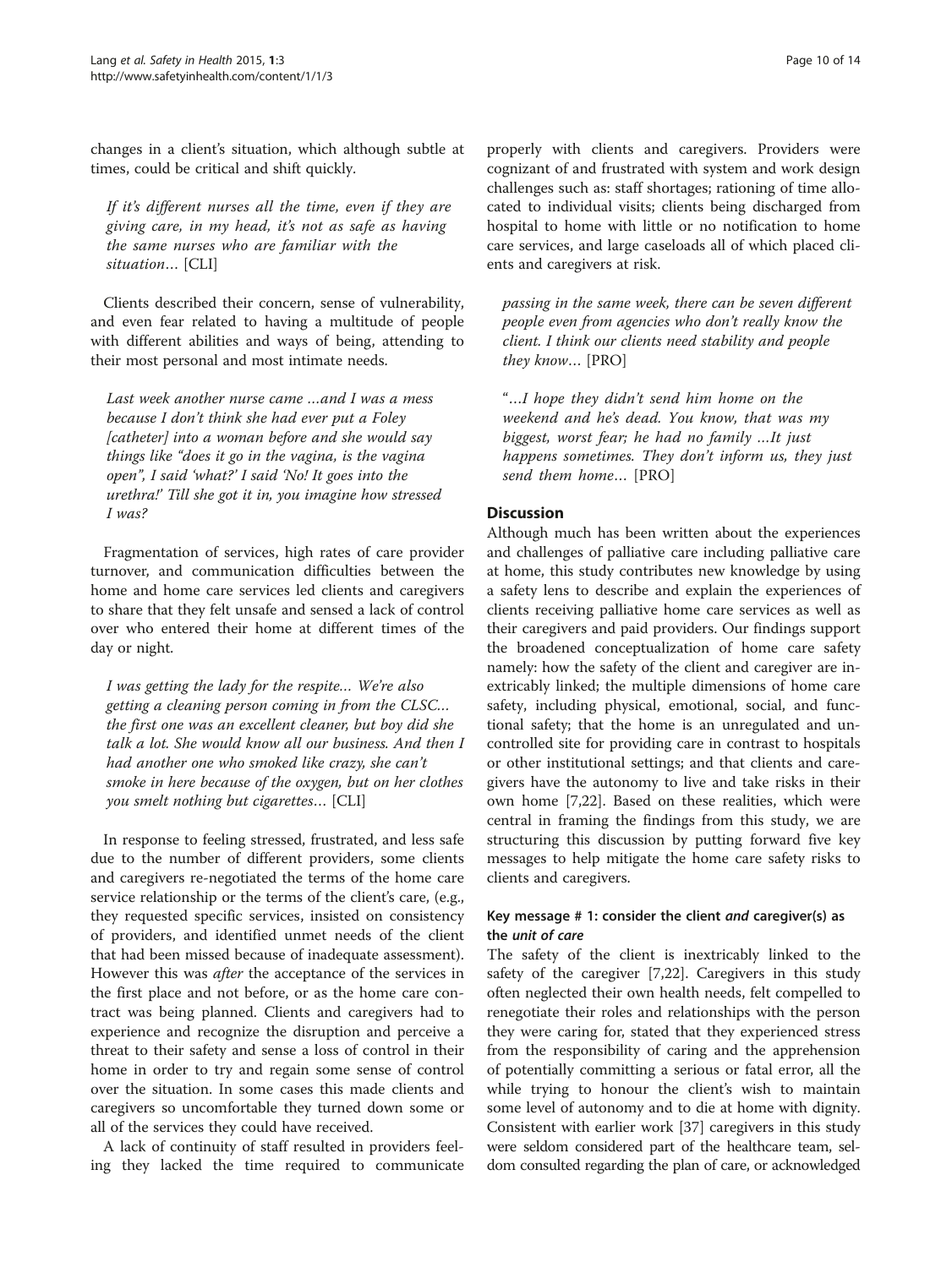in terms of their increasing stress and deteriorating health. It is therefore imperative that beginning with the assessment stage of palliative home care services providers focus on the client *and* caregiver together as the *unit of care*, and not just the client as per the philosophy of palliative care [[38](#page-13-0)]. A means of accomplishing this would be to include a specific caregiver assessment at the onset of home care service provision to consider how ready and willing a caregiver is to take on the role of caregiver and to gain a better understanding of that particular family system. Moreover, having anticipatory guidance for caregiver about what to expect and where they can access supports would be useful to those taking on this responsibility.

## Key message #2: prepare and train caregivers to manage the complexity of issues

For many, becoming a caregiver is a first time experience. When discharged from hospital it is taken for granted that those closest to the client will provide the care required, with little recognition or reimbursement. Referrals often provide incomplete information for home care providers putting the caregiver and client in a less than desirable situation from the outset [\[39,40](#page-13-0)]. Often conscripted into the role, caregivers are increasingly relied upon by the health system to provide the lion's share of the care, with little or no attention paid to the caregivers' health condition, concerns or preoccupations [[20](#page-13-0)]. In this study, some caregivers did not grasp the exponential nature of care needs that would ultimately result from the client's deteriorating health situations. Caregivers and clients also reported that paid providers typically underestimated the nature and extent of care and support required. Caregivers were vulnerable and often overextended by the time palliative home care services were offered or engaged, or became so as the burden of care increased and the caregiving period lengthened. Caregivers have previously reported inadequate knowledge [[41](#page-13-0)] particularly related to pain management, navigating an uncoordinated home care system, no hands-on learning, and not knowing what to expect as an illness progresses [[42](#page-13-0)]. This lack of knowledge may well be a contributing factor to the feelings of powerlessness and helplessness that caregivers described when providing palliative care [[43](#page-13-0)] or the feeling of loss of control [[44,45\]](#page-13-0).

Peoples' homes are generally not designed for and thus seldom suited to the provision of healthcare. They can become cluttered and poorly maintained environments [[6,9\]](#page-12-0). Several challenges such as the mismatch between the available physical space and storage requirements of equipment and supplies in private homes, [[46\]](#page-13-0); a lack of training or preparation to meet the complex demands, tailored information about available resources for clients and caregivers [[47](#page-13-0)]; and the need to teach clients and caregivers practical skills and information [\[46,48-52](#page-13-0)],

have all been previously reported but without the link to safety. It is important to provide tailored and accessible information about the services available; training related to lifting and handling; medication management and administration; and dealing with symptoms and other forms of caregiver distress. A recent study found that caregivers learn through processes such as trial and error, actively seeking needed information and guidance, applying knowledge and skills from previous experience, and reflecting on their current experiences [[53](#page-13-0)]. As in this study, caregivers generally preferred and appreciated a supported or guided learning process that involved being shown or explained by others, instead of learning reactively after a crisis. Thus, preparing and guiding caregivers to manage the complexity of practical, emotional, and cognitive challenges associated with caring for the person who is dying, is pivotal to ensuring their physical, emotional, social, and functional safety as well as that of the person for whom they are caring [\[46-50](#page-13-0)]. This level of support for caregivers is essential to help them cope, enable them to recognize when they need additional support, and how to seek it, especially when care providers are not present.

## Key message # 3: conduct regular assessments to monitor and detect changes in the unit of care and their changing needs

Safety at the end of life involves the inter-relatedness of the client, family members, caregivers, and healthcare providers. Trust and confidence in healthcare providers have been shown to be critical to a feeling of safety at home [\[46-49,54,55](#page-13-0)]. Providing nurses and support workers as part of palliative home care services is accepted as being helpful, yet it also has the potential to compromise trust, confidence and the emotional safety of clients and caregivers if this help is seen as a revolving door of different home care providers. This *revolving door* setup was typically due to the organisational challenges of scheduling, staff turnover, and burnout. It has the potential to compromise the safety of palliative care clients because of poor communication amongst home care staff and a failure to pick-up on small and subtle changes in the client and caregiver's situation over time [[56\]](#page-13-0). Routine assessments of the caregiver's health and well-being, along with the client's should be part of home care. Conducting ongoing reassessments of clients and caregivers should include updating and adapting care and supports to *their* changing health needs.

## Key message # 4: recognize, acknowledge, and respect clients' and caregivers' autonomy to make less than safe choices

In contrast to hospitals or other institutional healthcare facilities where staff are required to follow standardized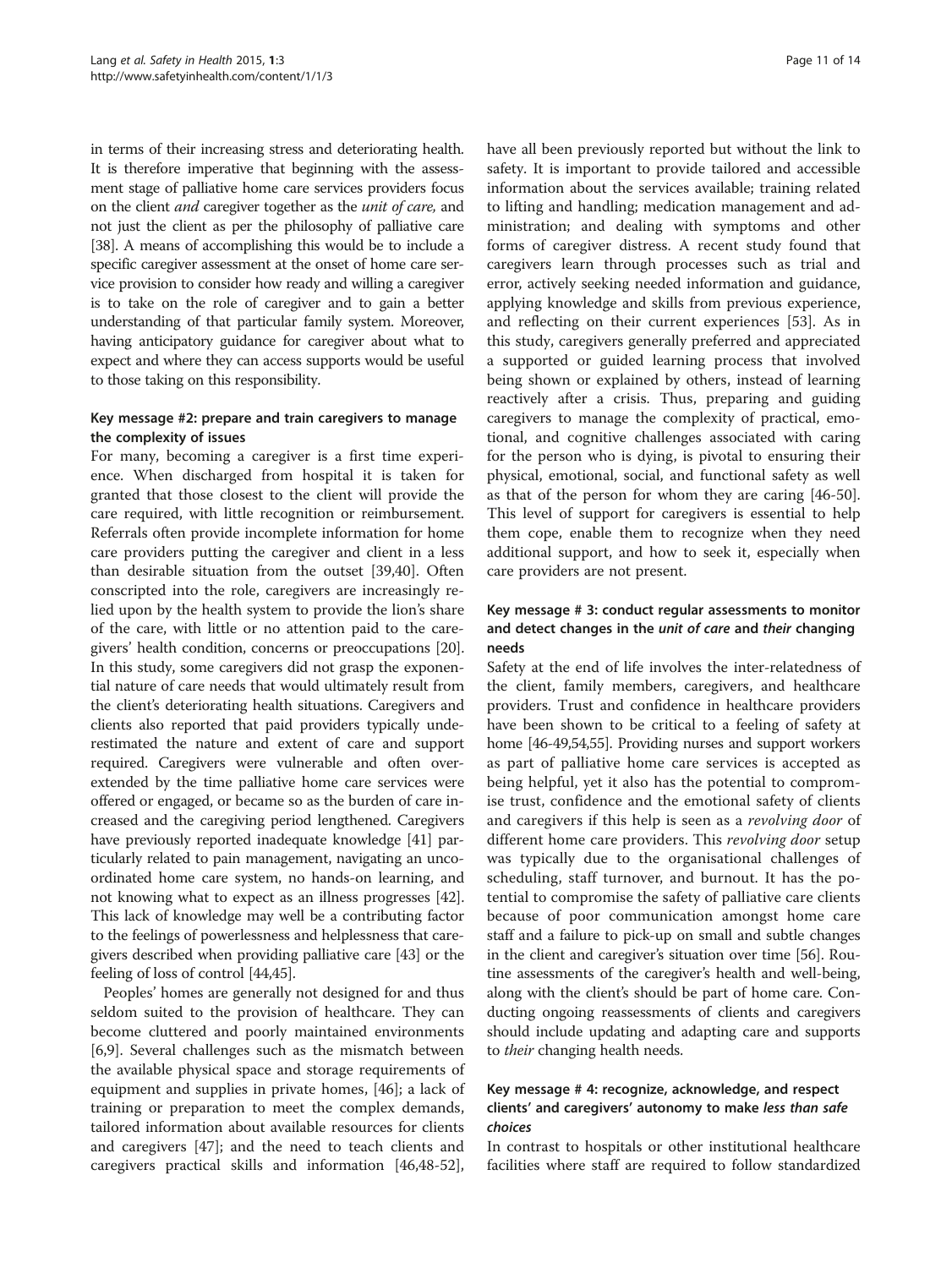policies and procedures, clients and caregivers have the freedom and the autonomy to make less than safe choices in their homes. Recognizing that the perception of safety may differ for each stakeholder and for each household is pivotal to the goals of home care [\[46,48](#page-13-0)]. Recipients of home care services make less than safe choices for a number of reasons including that nothing bad has happened to them yet, they are unable to envision an issue, or they do not have access to the right or complete information that would help them manage their situation. Furthermore, there are situations where despite being armed with adequate and pertinent information clients and caregivers are at times willing to accept certain safety risks posed by some of their choices and decisions of how they want to live at home [[9\]](#page-12-0). Whether or not they realize the implications of each of their decisions, having the autonomy to make such choices is fundamental to home care. Similar to the high value placed on autonomy found in this study, the main advantages perceived by clients, their families, caregivers, and providers to living at home is the ability to be together as a family and to maintain a perception of normal life providing a sense of feeling safe [[46,48](#page-13-0)]. In this way, the decision to accept certain physical safety risks may be a tradeoff between different types of contributors to safety such emotional, social, or functional safety [\[19](#page-13-0)]. Table 2 offers some additional examples of the various dimensions of safety as well as their impact and interrelatedness between clients and caregivers.

The providers in our study spoke of the need to respect the way of life of the clients and caregivers and the entirety of their needs and concerns rather than focusing solely on physical safety. This is one of the hallmarks of home care and home care safety, allowing the clients and caregivers to make less than safe choices when safety is considered from a physical point of view. Caregiver safety is enabled by providers having an attitude that does not judge or diminish the caregiver, affirms

Table 2 Additional examples of the various dimensions of safety risks

| <b>Dimensions of Clients</b><br>safety risks |                                                                                                                                                                                                                                                                                                                              | Caregiver                                                                                                                                          |
|----------------------------------------------|------------------------------------------------------------------------------------------------------------------------------------------------------------------------------------------------------------------------------------------------------------------------------------------------------------------------------|----------------------------------------------------------------------------------------------------------------------------------------------------|
| Physical                                     | • Bringing the hospital to home -Diminished space and overcrowding<br>in communal living areas because of equipment and supplies from<br>hospital can result in risk of trips, slips, falls, from equipment like wheel<br>chairs/walkers, lifting equipment, and tubing, which can cause<br>unintentional physical injuries) |                                                                                                                                                    |
|                                              | • Limited training in medication storage, administration, side effects, and<br>contraindications of narcotic medications and paraphernalia in the<br>home, which is used in end of life care                                                                                                                                 |                                                                                                                                                    |
| <b>Emotional</b>                             | • Concern for caregiver well-being when taking on caring responsibilities,<br>as well as implications associated with burden placed on caregivers                                                                                                                                                                            | • Fear of hurting the client when using equipment<br>they do not feel adequately trained to use                                                    |
|                                              | • Disease trajectories with unpredictable setbacks and often with sudden<br>changes and/or exacerbations of disease                                                                                                                                                                                                          | • Dealing with a multitude of intense life-altering<br>situations that can change quickly, which are<br>often urgent, unexpected and unpredictable |
|                                              | • Wish for a dignified death at home can result in either a conscious<br>or unconscious failure to recognize safety risks for themselves or                                                                                                                                                                                  | • Fatique as a result of being on duty 24/7, constant<br>change, & uncertainty, and a lack of routine                                              |
|                                              | others in their home                                                                                                                                                                                                                                                                                                         | • Grief and emotional distress because of caring<br>for a dying loved one                                                                          |
| Social                                       | • Client's terminal illness and minimal social network lead to a feeling<br>of conscription and the expectation that spouses, ex-spouses, siblings,<br>and children will help, leads to a renegotiation of roles                                                                                                             |                                                                                                                                                    |
|                                              | • Pre-existing health challenges (physical & mental) are worsened when<br>roles are renegotiated, leading to reciprocal roles being determined by<br>who is the sickest at the time                                                                                                                                          |                                                                                                                                                    |
|                                              | • Pre-existing tensions amongst client, family/friends, and old wounds<br>re-opened                                                                                                                                                                                                                                          |                                                                                                                                                    |
| <b>Functional</b>                            | • Client loss of dignity (due to incontinence) in public places                                                                                                                                                                                                                                                              | • Compelled to take time away from work or other<br>activities                                                                                     |
|                                              | • Diminished capacity for self-care, employment, engagement with<br>family, friends, outside world                                                                                                                                                                                                                           | • Learning to be a caregiver on the job with limited<br>support                                                                                    |
|                                              |                                                                                                                                                                                                                                                                                                                              | • Developing 'home grown' solutions placing both<br>parties at risk                                                                                |
|                                              |                                                                                                                                                                                                                                                                                                                              | · Inability to recognize if something is wrong<br>because never told what to look for                                                              |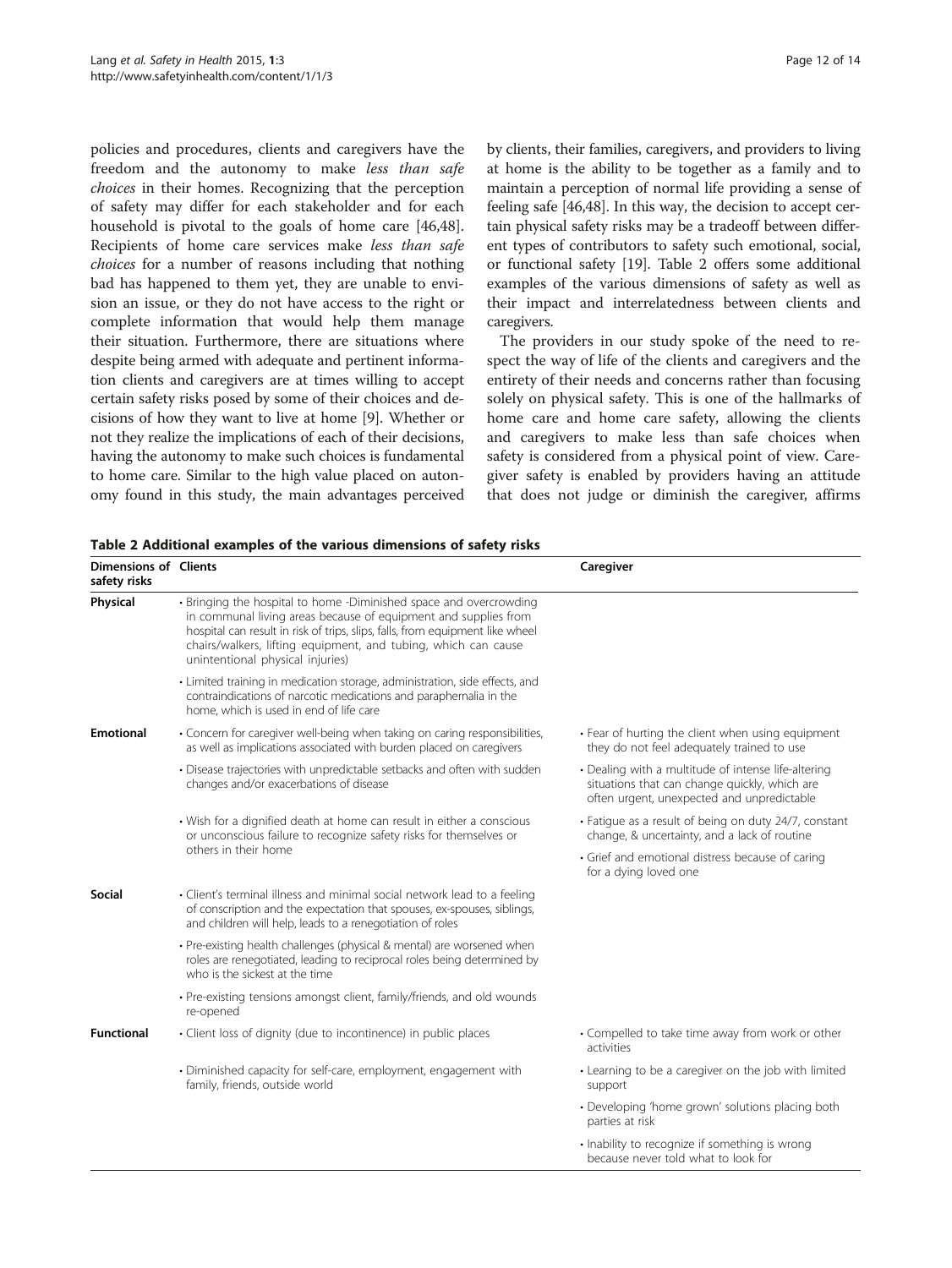<span id="page-12-0"></span>their concerns and efforts, and that enables the client, family, and caregivers to live their lives as they wish, to the extent possible [\[47](#page-13-0)]. This suggests that while the family's choice to prioritise other concerns over those of physical safety the broader concept of safety is actually increased.

## Key message # 5: ensure continuity of and coordination of quality care for the unit of care in each household

Home care is an assortment of services offered by an ever-changing roster of providers. For the palliative care population transitions between hospital and home is relatively common for acute episodes or symptom management. These recurrent transitions present challenges to sharing documentation and communication, challenges for which the risks are heightened at points of transfer across sectors [\[57-59](#page-13-0)]. Assigning a cross –sector case manager who has comprehensive understanding of a particular household with the authority and responsibility to minimize disruptions should be considered as a step towards ensuring continuity, mitigating risks, and coordinating care.

#### Conclusion

Patient safety as conceptualized in institutional settings does not fit well with home care safety [7,[22\]](#page-13-0). The safety issues presented here within the context of palliative home care draws attention not only to safety issues of the client but also illustrates the interconnectedness between the client's safety with that of their caregivers. This study highlights how to expand the safety framework for home care to include the emotional, social, and functional dimensions of safety along with physical safety. Future research needs to maintain a systems perspective including focusing on the client and caregiver(s) as the "*unit of care*", not just the client. Moreover, policy and practice changes are needed to ensure that assessments and care-plans are tailored and adjusted on an ongoing basis as the situation and needs for the unit of care evolve. Finally, in order to mitigate risks and ensure quality, current and potential recipients of home care need to be empowered to request and expect home care services tailored to their particular unit of care.

#### **Endnote**

<sup>a</sup>In our work, home care patients are referred to as "clients", and the term "caregivers" signifies unpaid family, friends, or neighbours who support and provide care for the client. "Providers" are professional – regulated or unregulated – individuals who are paid to provide home care services to clients.

#### **Abbreviations**

CLI: Client; CG: Caregiver; CLSC: Centres locaux de services communautaires (Local community services centre); PRO: Paid Providers; VON: Victorian Order of Nurses Canada.

#### Competing interests

The authors declare that they have no competing interests.

#### Authors' contributions

AL, RC, KS, AF, and TE participated in the study conception, and design. AL coordinated and managed the all aspects of the project. MG & TE provided Human Factors analysis of photographic data. AL, LT, RC, KS, MG, AF, TE, and AW participated in the analysis and manuscript drafts. All authors read and approved the final manuscript.

#### Acknowledgements

This study was supported in part by the Canadian Institutes for Health Research, le Ministère de la Santé et des Services sociaux, Accreditation Canada, Canadian Institute for Health Information, University Health Network, and the Canadian Patient Safety Institute. As a Chercheure Boursière, Dr. Ariella Lang was supported by Fonds de Recherche Santé Québec. Réseau de recherche en interventions en sciences infirmières du Québec (RRISIQ) and McGill University provided financial support to Dr. Lang for this publication. The authors would like to thank all of the individuals who recruited and made the initial contact with the families as well as those who participated in the interviews and focus groups. A special thanks is also extended to the individuals and caregivers who participated by generously opening their homes and lives in order to make this project a reality. We would also like to thank Jo-Anne MacDonald and Michelle Proulx for their input into the analysis of the data and Janet Purvis from VON Canada and for her invaluable comments and edits to the final manuscript.

#### Author details

<sup>1</sup>Victorian Order of Nurses (VON) Canada, 2315 St. Laurent Blvd, Suite 100 Ottawa, ON K1G 4J8, Canada. <sup>2</sup> Program in Palliative Care Departments of Oncology and Medicine McGill University, Jewish General Hospital, H3.64 3755 Cote Ste. Catherine Road, Montreal, QC H3T 1E2, Canada. <sup>3</sup>School of Nursing and Centre on Aging, University of Victoria, PO Box 1700 STN CSC, Victoria, BC V8W 2Y2, Canada. <sup>4</sup>Centre for Global eHealth Innovation, Toronto General Hospital, 190 Elizabeth Street, RFE 4-423, Toronto, ON M5G 2C4, Canada. <sup>5</sup>Ingram School of Nursing, McGill University, 3506 University Street Montreal, QC H3A 2A7, Canada. <sup>6</sup>School of Geography and Earth Sciences, McMaster University, 1280 Main Street, West Hamilton, ON L8S 4 K1, Canada.

#### Received: 30 December 2014 Accepted: 18 December 2014 Published: 27 May 2015

#### References

- 1. Bacon J. The palliative approach: Improving care for Canadians with life-limiting illnesses. Ottawa, ON: Canadian Hospice Palliative Care Association; 2012.
- 2. Karlsson C, Berggren I. Dignified end-of-life care in the patients' own homes. Nurs Ethics. 2011;18:374–85.
- 3. Gomes B, Higginson IJ. Factors influencing death at home in terminally ill patients with cancer: systematic review. BMJ. 2006;4:515–21.
- 4. Lang A, Macdonald M, Storch J, Elliott K, Stevenson L, Lacroix H, et al. Home care safety perspectives from clients, family members, caregivers and paid providers. Healthcare Q. 2009;12 Spec No Patient:97–101.
- 5. Stajduhar KI. Examining the perspectives of family members involved in the delivery of palliative care at home. J Palliat Care. 2003;19:27–35.
- 6. Safety at Home: A Pan-Canadian Home Care Safety Study. Canadian Patient Safety Institute; [[http://www.patientsafetyinstitute.ca/English/research/](http://www.patientsafetyinstitute.ca/English/research/commissionedResearch/PatientClientSafetyinHomeCare/Documents/Reports/Doran%20Project%20Summary.pdf) [commissionedResearch/PatientClientSafetyinHomeCare/Documents/](http://www.patientsafetyinstitute.ca/English/research/commissionedResearch/PatientClientSafetyinHomeCare/Documents/Reports/Doran%20Project%20Summary.pdf) [Reports/Doran%20Project%20Summary.pdf](http://www.patientsafetyinstitute.ca/English/research/commissionedResearch/PatientClientSafetyinHomeCare/Documents/Reports/Doran%20Project%20Summary.pdf)]
- 7. Lang A, Edwards N, Fleiszer A. Safety in home care: a broadened perspective of patient safety. Int J Qual Health Care. 2008;20:130–5.
- 8. Quality Interagency Coordination Task Force. National Summit on Medical Errors and Patient Safety Research. [http://archive.ahrq.gov/quic/summit/](http://archive.ahrq.gov/quic/summit/summary1.htm) [summary1.htm](http://archive.ahrq.gov/quic/summit/summary1.htm).
- 9. Lang A, Macdonald MT, Storch J, Stevenson L, Mitchell L, Barber T, et al. Researching triads in home care: perceptions of safety from home care